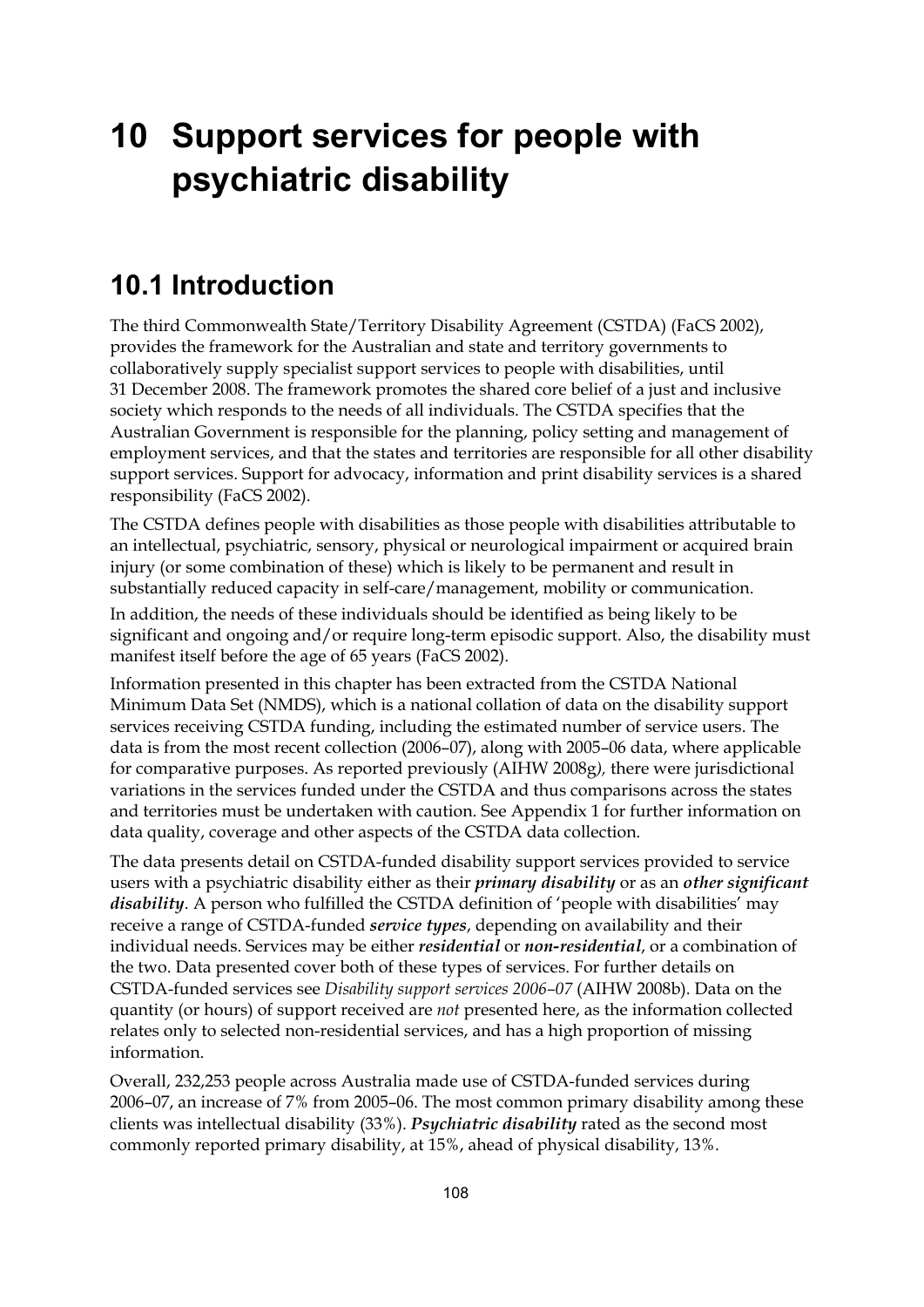#### **Key concepts**

*Disability groups* are a broad categorisation of disabilities in terms of the underlying health condition, impairment, activity limitations, participation restrictions, environmental factors and support needs (NCSDC 2006). The 12 categories are: intellectual; specific learning/attentiondeficit disorder; autism; physical; acquired brain injury; neurological; deafblind; vision; hearing; speech; psychiatric; and developmental delay. For the CSTDA data, the relevant disability groups are identified by the service user, carer and/or service provider.

**Primary disability** is the disability group that most clearly expresses the experience of disability by a person, causing the most difficulty for the person in their daily life.

**Other significant disability** refers to disability group(s) other than that indicated as being 'primary' that also clearly expresses the experience of disability by a person and/or causes difficulty for the person. A number of other significant disabilities may be identified for each service user from the categories mentioned above.

**Psychiatric disability** in the CSTDA collection includes clinically recognisable symptoms and behaviour patterns frequently associated with distress and which may impair functioning in normal social activity. The typical effects of conditions such as schizophrenia, affective disorders, anxiety disorders, addictive behaviours, personality disorders, stress, psychosis, depression and adjustment disorders are included but dementias, specific learning disorders (such as attention-deficit disorder) and autism are excluded.

*Service type* and *service group* refer to the classification of services according to the support activity which the service provider has been funded to provide under the CSTDA. For the purpose of this report, service types relate to residential services. Service groups relate to the provision of non-residential services.

**Residential services** are services that provide accommodation for people with a disability. They include accommodation in large and small residentials/institutions; hostels; and group homes.

**Non-residential services** are services that support people with a disability to live in a non-institutional setting through the provision of community support, community access, accommodation support in the community, respite and/or employment services.

### **10.2 CSTDA services overview**

In 2006–07, 47,658 people with a psychiatric disability used CSTDA-funded services, an increase of 25% from 2005–06 (Table 10.1). This increase may be due to an overall rise in the number of people with a psychiatric disability using CSTDA-funded services or it may be due to an increase in the number of people self-identifying as having a psychiatric disability, or a combination of the two factors. There is also some evidence of changes in coding practices affecting the counts of service users.

The number of service users with 'not stated' and 'not known' responses for primary disability group varies between collection periods and within jurisdictions, which impacts on the number of people identified as having a psychiatric disability. In 2006–07, the number of 'not stated' and 'not known' responses ranged from 0.7% to 26.6%. See Appendix 1 for additional information.

CSTDA-funded non-residential support service rates in 2006–07 increased to 2,251 (per million population), from 1,816 (per million population) in 2005–06 (Table 10.1). Residential service rates also increased in 2006–07 to 161 (per million population), from 144 (per million population) in 2005–06.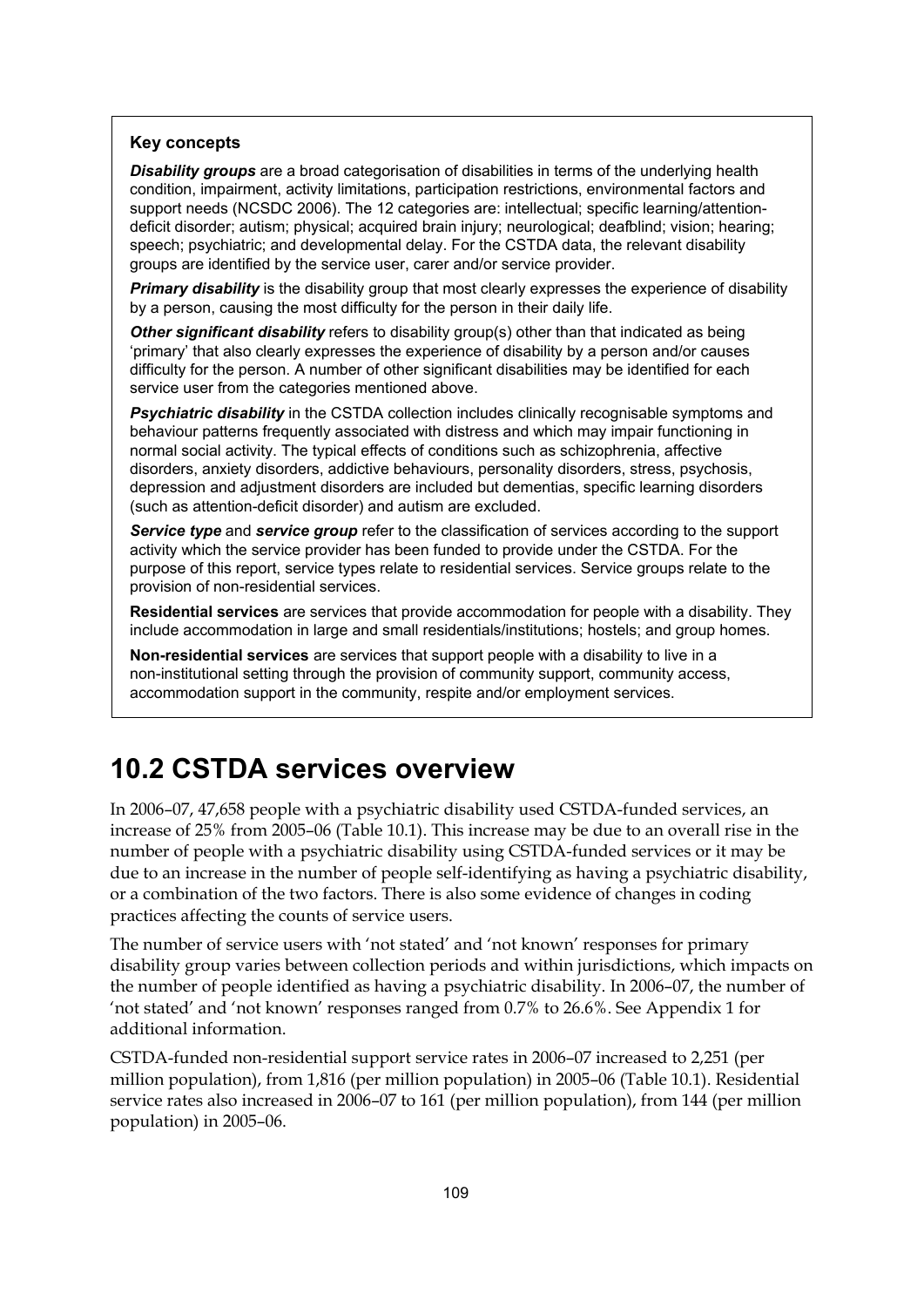While at both the national and the state/territory levels, the number of non-residential service users far outweighed the number of residential service users, the proportions differed considerably across the states and territories. In particular, 18.0% of service users in Tasmania accessed residential services, whereas 2.5% did so in Queensland, compared to the national average of 7.1%.

There was a marked difference between residential and non-residential service users in terms of whether their primary disability was psychiatric. For residential service users, psychiatric disability was the primary disability in 10.0% of cases, whereas for non-residential service users it was the primary disability in 75.6% of cases (tables 10.3 and 10.7, respectively).

There was also a difference between residential and non-residential service users in terms of their country of birth. Service users born in Australia accounted for 93.0% of residential service users, compared to 83.1% of non-residential service users (tables 10.4 and 10.8, respectively).

**Table 10.1: CSTDA-funded service users with a psychiatric disability, states and territories, 2005–06 and 2006–07** 

|                                                    |                     | 2005-06            |                      |                     | 2006-07            |                      |
|----------------------------------------------------|---------------------|--------------------|----------------------|---------------------|--------------------|----------------------|
| State or territory <sup>(a)</sup>                  | Non-<br>residential | <b>Residential</b> | Total <sup>(b)</sup> | Non-<br>residential | <b>Residential</b> | Total <sup>(b)</sup> |
| <b>NSW</b>                                         | 6,432               | 1,218              | 6,834                | 9,726               | 1,304              | 10,065               |
| Vic                                                | 20,619              | 963                | 20,784               | 22,671              | 1,018              | 22,862               |
| Qld                                                | 5,570               | 183                | 5,631                | 7,574               | 191                | 7,629                |
| <b>WA</b>                                          | 1,698               | 20                 | 1,704                | 2,584               | $(c)$ 195          | $^{(c)}2,637$        |
| SA                                                 | 1,927               | 335                | 2,004                | 2,814               | 410                | 2,920                |
| Tas                                                | 797                 | 184                | 846                  | 937                 | 178                | 989                  |
| <b>ACT</b>                                         | 317                 | 34                 | 320                  | 535                 | 83                 | 543                  |
| <b>NT</b>                                          | 87                  | 22                 | 103                  | 147                 | 18                 | 157                  |
| Total <sup>(d)</sup>                               | 37,309              | 2,959              | 38,086               | 46,848              | 3,397              | 47,658               |
| Rate (per 1,000,000<br>population <sup>(e)</sup> ) | 1,816               | 144                | $\sim$ $\sim$        | 2,251               | 161                | $\sim$ $\sim$        |

(a) State/territory is based on the location of the CSTDA-funded service. Service type outlet response rates varied across state/territory jurisdictions. Information relating to state/territory service user counts should be interpreted with reference to jurisdictional response rates (AIHW 2008b). See also Appendix 1.

(b) The number of residential and non-residential service users may not sum to the total because service users may use both types of services.

(c) The increase in the number of residential service users in 2006–07 may be the result of changed coding practices in one CSTDA-funded service.

(d) The number of service users may not sum to the total because service users may access services in more than one state or territory.

(e) Rates were directly age-standardised, as detailed in Appendix 2.

Not applicable.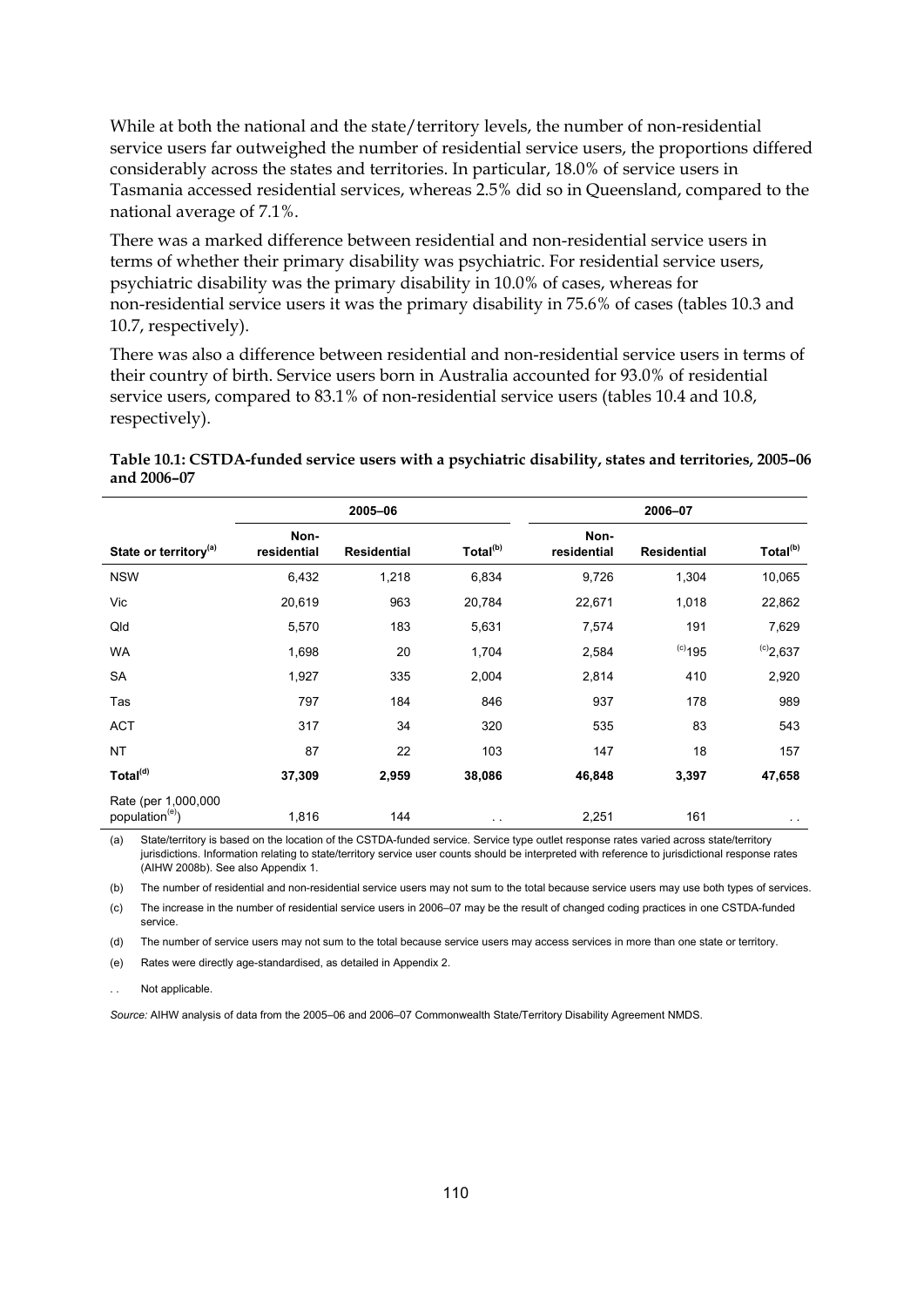## **10.3 Residential services**

A range of residential CSTDA-funded services are provided to service users as follows:

- *Large residentials/institutions* provide 24-hour residential support in a setting of more than 20 beds (these are referred to as large institutions in this report).
- *Small residentials/institutions* provide 24-hour residential support in a setting of 7 to 20 beds (these are referred to as small institutions in this report).
- *Hostels* provide residential support in a setting of usually less than 20 beds and may or may not provide 24-hour residential support.
- *Group homes* provide combined accommodation and community-based residential support to people in a residential setting and are generally staffed 24 hours a day. Usually, no more than 6 service users are located in any one home.

Nationally, service users accessed residential services at a rate of 16.3 clients per 100,000 population. This rate was highest in Tasmania (36.2) and lowest in Queensland (4.6) (Table 10.2).

While group homes nationally were the most widely used residential service type (70.9%), the profiles of state/territory CSTDA-funded residential services varied considerably (Table 10.2 and Figure 10.1). Group homes were the largest service type in all states/territories except South Australia, where large institutions were the most used service type (54.4%). All clients resided in group homes in the two territories. Across jurisdictions, hostels were most utilised in Tasmania (15.2%) while small institutions were most utilised in Queensland (28.3%).

| Table 10.2: CSTDA-funded residential service users with a psychiatric disability, by residential |  |
|--------------------------------------------------------------------------------------------------|--|
| service type, states and territories <sup>(a)</sup> , 2006-07                                    |  |

| <b>Residential service type</b>     | <b>NSW</b> | Vic.  | Qld | <b>WA</b> | <b>SA</b> | Tas  | <b>ACT</b> | NT           | Total <sup>(b)</sup> | Total (per cent) |
|-------------------------------------|------------|-------|-----|-----------|-----------|------|------------|--------------|----------------------|------------------|
| Large institutions                  | 432        | 70    | 43  | 26        | 223       | 21   | 0          | $\Omega$     | 815                  | 24.0             |
| Small institutions                  | 8          | 0     | 54  | 29        | 6         | 2    | 0          | $\mathbf{0}$ | 99                   | 2.9              |
| <b>Hostels</b>                      | 22         | 38    | 0   | 11        | 13        | 27   | 0          | $\mathbf{0}$ | 111                  | 3.3              |
| Group homes                         | 860        | 914   | 99  | 129       | 177       | 128  | 83         | 18           | 2.408                | 70.9             |
| Total <sup>(c)</sup>                | 1.304      | 1,018 | 191 | 195       | 410       | 178  | 83         | 18           | 3.397                | $\sim$           |
| Rate (per 100,000 population) $(d)$ | 19.0       | 19.7  | 4.6 | 9.4       | 26.0      | 36.2 | 24.7       | 8.5          | 16.3                 | $\sim$ $-$       |

(a) Service type outlet response rates varied across state/territory jurisdictions. Information relating to state/territory service user counts should be interpreted with reference to jurisdictional response rates (AIHW 2008b). See also Appendix 1.

(b) The number of service users may not sum to the total because users may have accessed services from more than one state and/or territory.

(c) The number of service users may not sum to the total because users may have accessed services from more than one residential service type.

(d) Crude rate based on the Australian estimated resident population as at 31 December 2006.

Not applicable.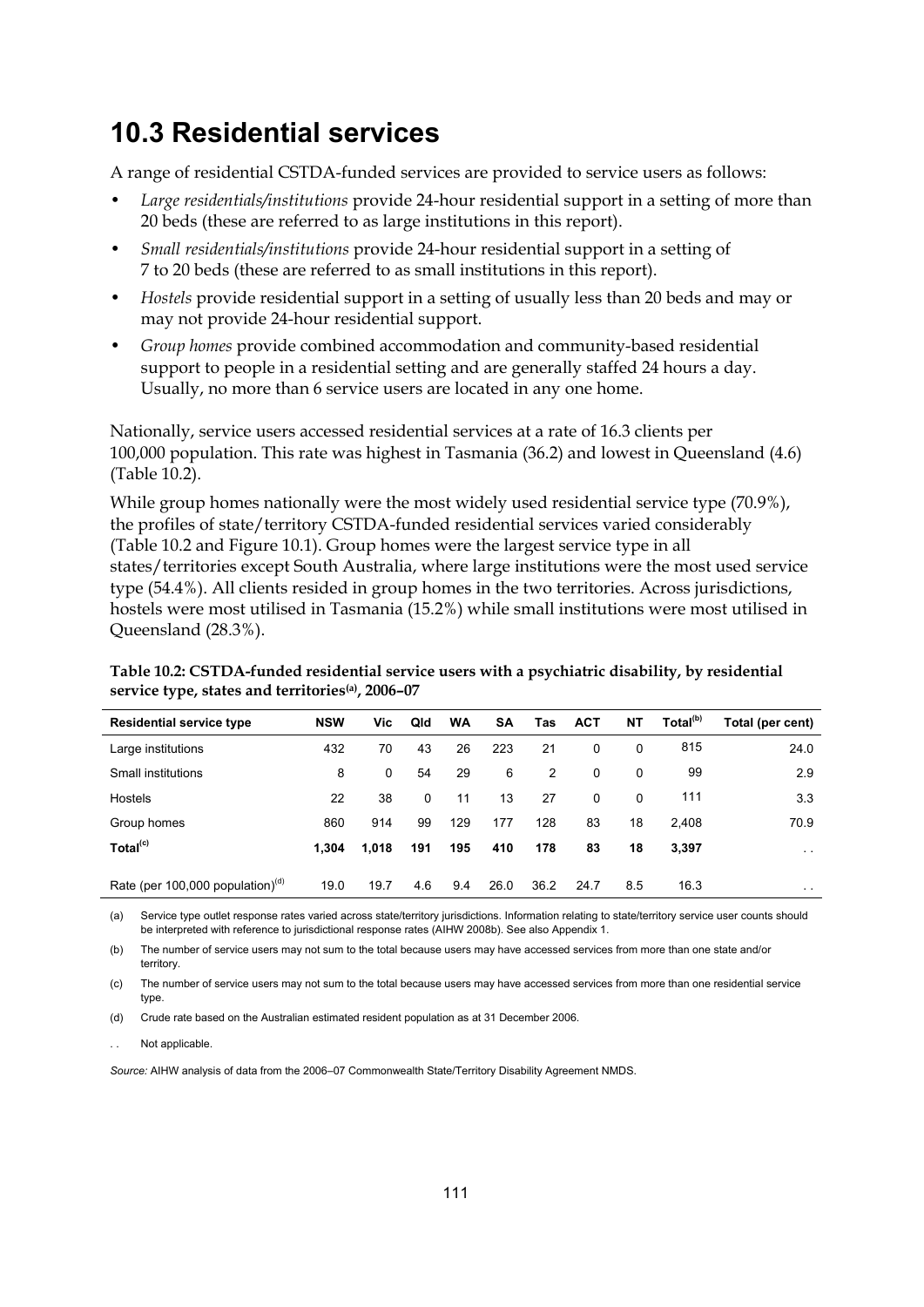

#### **Profile of residential service users**

As shown in Table 10.3, the most common primary disability of residential service users with a psychiatric disability for 2006–07 was intellectual disability, with a relatively small proportion of users having a primary psychiatric disability (10%).

| Table 10.3: CSTDA-funded residential service users with a psychiatric disability, by primary |  |
|----------------------------------------------------------------------------------------------|--|
| disability group, 2006-07                                                                    |  |

| Primary disability group        | Service users (number) | Service users (per cent) |
|---------------------------------|------------------------|--------------------------|
| Intellectual                    | 2,687                  | 79.1                     |
| Psychiatric                     | 339                    | 10.0                     |
| Acquired brain injury           | 111                    | 3.3                      |
| Physical                        | 93                     | 2.7                      |
| Autism                          | 83                     | 2.4                      |
| Neurological                    | 64                     | 1.9                      |
| Other disability <sup>(a)</sup> | 20                     | 0.6                      |
| <b>Total</b>                    | 3,397                  | 100.0                    |

(a) Includes the following disability groups: *specific learning/attention-deficit disorder*; *sensory*; *speech*; and *developmental delay*.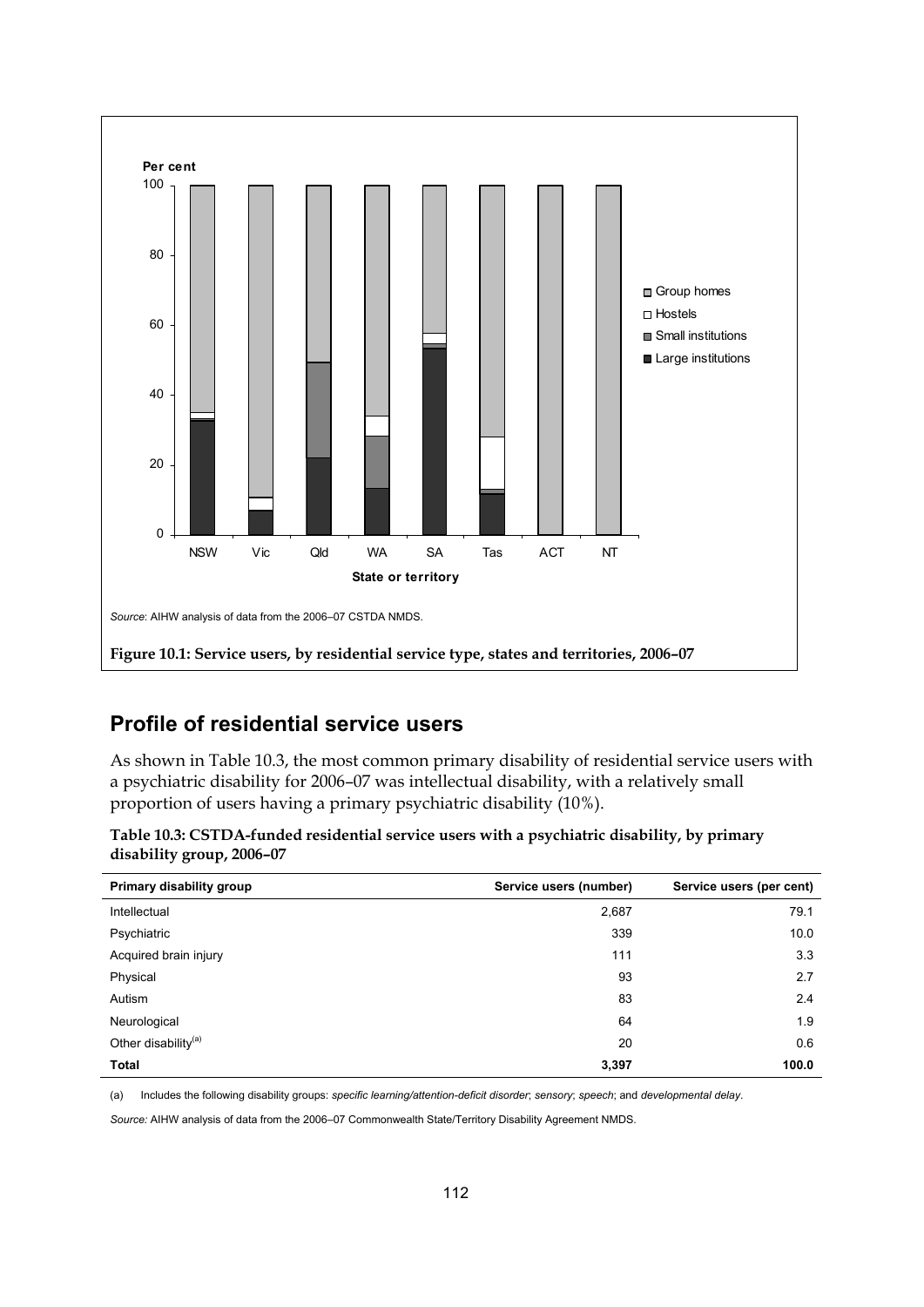Table 10.4 shows the demographic and geographic distribution of residential service users with a psychiatric disability in 2006–07.

There were more male users (58.2%) of CSTDA-funded residential services than females (41.8%) and the majority of residential users were aged 35–54 years (55.2%).

Aboriginal and Torres Strait Islander peoples made up a small proportion of CSTDA-funded residential service users. However, when their age structure and population size were taken into account, Indigenous Australians were relatively more likely than other Australians to utilise these services (317 and 157 per million population, respectively).

The majority of residential service users were born in Australia (93.0%). When relative population sizes and age structures are considered, there was an under-representation of residential service users who were born overseas (43 per million population for overseas-born compared with 216 per million population for Australian-born). Within the overseas-born population there were differences in the rates of usage of CSTDA-funded residential services, with migrants born in countries in the lowest English Proficiency Country Group (EP country group 4) (see Appendix 3 for details) having higher rates of usage (Table 10.4).

Most residential service users accessed CSTDA-funded services in *Major cities* (71.4%), followed by *Inner regional* areas (23.1%). However, *Inner regional* areas had the highest rate of usage. *Outer regional* and *Remote and very remote* areas had considerably lower numbers and rates of service use.

Almost all CSTDA-funded residential service users resided in some form of supported accommodation facility and/or were on Disability Support Pensions as shown in Table 10.5.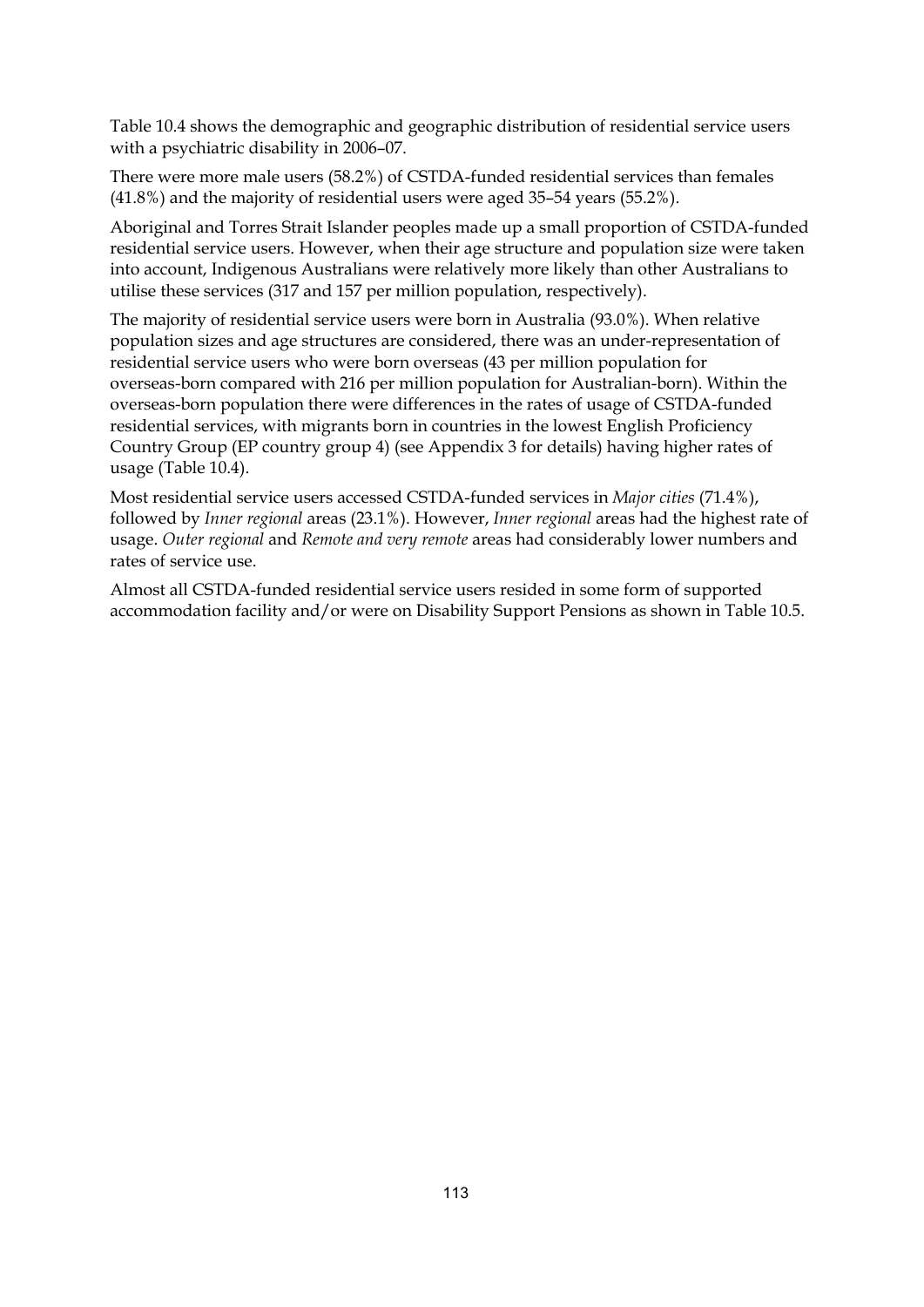| Service user demographics                         | <b>Number of service</b><br>uses <sup>(a)</sup> | Per cent of service<br>users <sup>(b)</sup> | Rate (per 1,000,000<br>population) <sup>(c)</sup> |
|---------------------------------------------------|-------------------------------------------------|---------------------------------------------|---------------------------------------------------|
| Age group                                         |                                                 |                                             |                                                   |
| Less than 15 years                                | 12                                              | 0.4                                         | 3                                                 |
| $15-24$ years                                     | 180                                             | 5.3                                         | 62                                                |
| $25 - 34$ years                                   | 513                                             | 15.1                                        | 177                                               |
| 35-44 years                                       | 929                                             | 27.3                                        | 303                                               |
| 45-54 years                                       | 948                                             | 27.9                                        | 329                                               |
| 55-64 years                                       | 599                                             | 17.6                                        | 261                                               |
| 65+ years                                         | 216                                             | 6.4                                         | 79                                                |
| Sex                                               |                                                 |                                             |                                                   |
| Male                                              | 1,975                                           | 58.2                                        | 189                                               |
| Female                                            | 1,421                                           | 41.8                                        | 133                                               |
| Indigenous status <sup>(d)</sup>                  |                                                 |                                             |                                                   |
| <b>Indigenous Australians</b>                     | 120                                             | 3.6                                         | 317                                               |
| <b>Other Australians</b>                          | 3,248                                           | 96.4                                        | 157                                               |
| <b>Country of birth</b>                           |                                                 |                                             |                                                   |
| Australia                                         | 3,140                                           | 93.0                                        | 216                                               |
| Overseas                                          | 238                                             | 7.0                                         | 43                                                |
| Overseas-born <sup>(e)</sup>                      |                                                 |                                             |                                                   |
| EP country group 1                                | 84                                              | 2.5                                         | 41                                                |
| EP country group 2                                | 66                                              | 2.0                                         | 43                                                |
| EP country group 3                                | 71                                              | 2.1                                         | 44                                                |
| EP country group 4                                | 17                                              | 0.5                                         | 67                                                |
| Remoteness area of usual residence <sup>(f)</sup> |                                                 |                                             |                                                   |
| Major cities                                      | 2,397                                           | 71.4                                        | 166                                               |
| Inner regional                                    | 775                                             | 23.1                                        | 191                                               |
| Outer regional                                    | 176                                             | 5.2                                         | 90                                                |
| Remote and very remote                            | 7                                               | 0.2                                         | 12                                                |
| <b>Total</b>                                      | 3,397                                           | 100.0                                       | 161                                               |

**Table 10.4: Demographic characteristics of CSTDA-funded residential service users with a psychiatric disability, 2006–07** 

(a) The number of service users for each demographic variable may not sum to the total due to missing and/or not reported data.

(b) The percentages shown do not include those service users for whom the demographic information was missing and/or not reported.

(c) Rates were directly age-standardised, with the exception of age which is a crude rate, as detailed in Appendix 2.

(d) These data should be interpreted with caution due to likely under-identification of Indigenous Australians.

(e) For definition of the English Proficiency (EP) Country Groups see Appendix 3.

(f) The number of service users in each remoteness area (RA) were estimated based on service users' residential postcodes. Some postcode areas were split between two or more RAs. Where this was the case, the data were weighted according to the proportion of the population of the postcode area in each RA.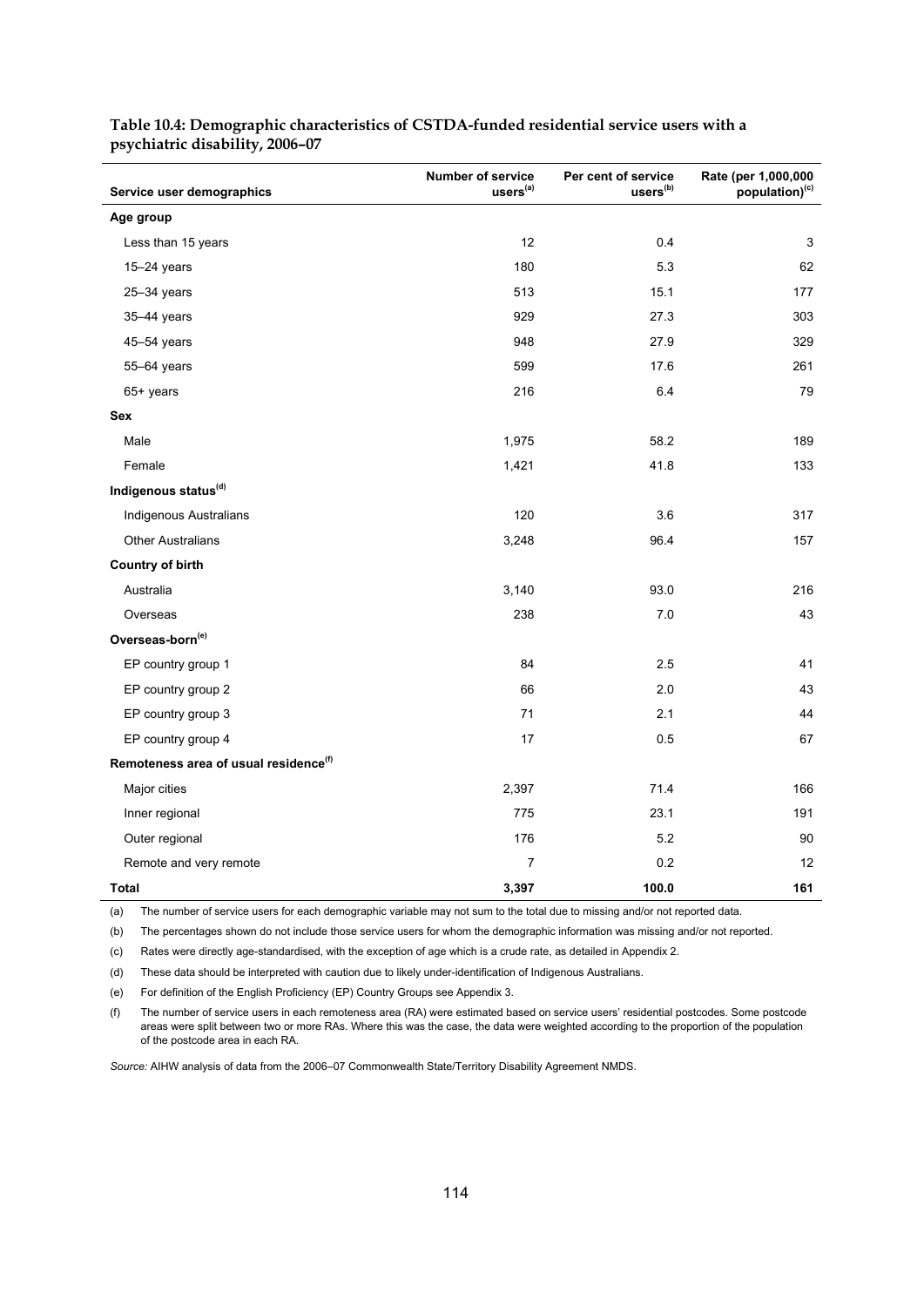|                                                   | Service users (number)(a) | Service users (per cent) <sup>(b)</sup> |
|---------------------------------------------------|---------------------------|-----------------------------------------|
| <b>Usual residential setting</b>                  |                           |                                         |
| Private residence                                 | 108                       | 3.2                                     |
| Domestic-scale supported living facility          | 1,961                     | 57.9                                    |
| Supported accommodation facility                  | 1,195                     | 35.3                                    |
| Residential aged care facility                    | 43                        | 1.3                                     |
| Psychiatric/mental health community care facility | 37                        | 1.1                                     |
| Other <sup>(c)</sup>                              | 43                        | 1.3                                     |
| Living arrangement                                |                           |                                         |
| Lives alone                                       | 98                        | 2.9                                     |
| Lives with family                                 | 57                        | 1.7                                     |
| Lives with others                                 | 3,235                     | 95.4                                    |
| Income source (adult $16+$ years) <sup>(d)</sup>  |                           |                                         |
| <b>Disability Support Pension</b>                 | 3,107                     | 92.6                                    |
| Compensation income                               | 183                       | 5.5                                     |
| Other pension or benefit                          | 44                        | 1.3                                     |
| Paid employment                                   | 6                         | 0.2                                     |
| Other income sources                              | 9                         | 0.3                                     |
| No income                                         | 8                         | 0.2                                     |
| Total                                             | 3,397                     | 100.0                                   |

**Table 10.5: CSTDA-funded residential service users with a psychiatric disability, by usual residential setting, living arrangement and income source, 2006–07** 

(a) The number of service users for each data item may not sum to the total due to missing and/or not reported data.

(b) The percentages shown do not include those services for which information was missing and/or not reported.

(c) Other includes the following CSTDA NMDS categories: *residence within an Aboriginal/Torres Strait Islander community*; *boarding house/private hotel*; *independent living unit within a retirement village*; *hospital*; *short-term crisis, emergency or transitional accommodation*; and *other* accommodation type.

(d) A total of 3,380 of the residential service users with a psychiatric disability were aged 16 years or more. Each user can have more than one income source.

*Source*: AIHW analysis of data from the 2006–07 Commonwealth State/Territory Disability Agreement NMDS.

#### **10.4 Non-residential services**

A range of non-residential CSTDA-funded services are provided to service users, defined under the following broad *service group* headings:

- *Accommodation support* involves support with the basic needs of living, assisting the individual to remain within their current living arrangement. It includes personal care by an attendant, in-home living support, alternative placement (such as shared-care arrangements and host family placements) and crisis accommodation support.
- *Community support* provides services to assist with non-institutionalised living arrangements, such as specialised therapeutic services, early childhood intervention, behaviour and/or specialist intervention, counselling and case management.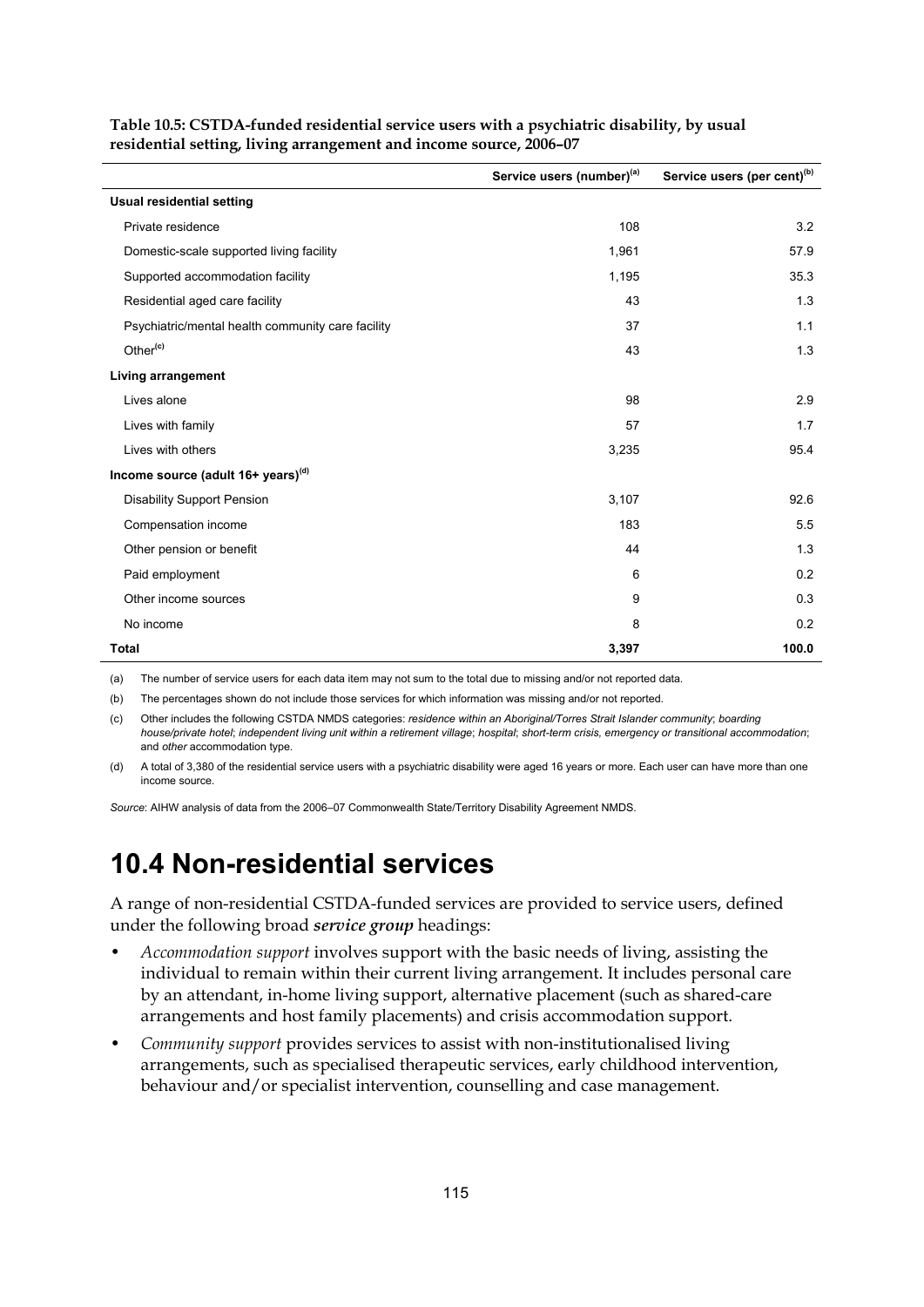- *Community access* services are designed to provide opportunities for people with a disability to gain and use their abilities to enjoy their full potential for social independence. They include learning and life skills development, and recreation and holiday programs.
- *Respite* services provide a short-term and time-limited break for caregivers of people with a disability and include services such as those provided in the individual's home, in centres, in respite homes and with host families. Although respite is provided to both the person with a disability and their caregiver, in this report the person with the disability is regarded as the client, and numbers presented in tables reflect this definition.
- *Employment* support services include providing assistance in obtaining and/or retaining paid employment in both the open labour market and specialised and supported environments.
- *Advocacy, information and print disability* and *other* support include services such as advocacy, information, referral, mutual support, self-help groups, research, evaluation, training and development. (Note that no service user counts are collected for these services.)

There was considerable variation between jurisdictions in the number of people with a psychiatric disability accessing the different non-residential service groups in 2006–07, as shown in Table 10.6. Nationally, employment services had the greatest number of users (52.9%), with respite services having the least (8.8%). Employment services had the greatest number of people accessing services in most states and territories with the exception of Victoria, where community access had the greatest number of users, and the Australian Capital Territory, where community support had the greatest.

| Service group                       | <b>NSW</b> | Vic    | Qld   | WA    | <b>SA</b> | Tas   | <b>ACT</b> | NΤ   | Total <sup>(b)</sup> | <b>Total</b><br>(per cent) |
|-------------------------------------|------------|--------|-------|-------|-----------|-------|------------|------|----------------------|----------------------------|
| Accommodation support               | 454        | 6.703  | 1,344 | 156   | 358       | 84    | 25         |      | 8.853                | 18.9                       |
| Community support                   | 1.296      | 2.906  | 1,411 | 681   | 974       | 246   | 324        | 5    | 6.587                | 14.1                       |
| Community access                    | 1.947      | 10.024 | 1,771 | 262   | 657       | 331   | 79         | 20   | 14.385               | 30.7                       |
| Respite                             | 448        | 3.146  | 624   | 113   | 129       | 27    | 110        | 7    | 4.139                | 8.8                        |
| Employment                          | 7.447      | 7,932  | 4,828 | 2,002 | 1,937     | 553   | 321        | 123  | 24.795               | 52.9                       |
| Total <sup>(c)</sup>                | 9.726      | 22.671 | 7,574 | 2,584 | 2,814     | 937   | 535        | 147  | 46.848               | $\sim$                     |
| Rate (per 100,000 population) $(d)$ | 141.9      | 439.0  | 183.3 | 124.2 | 178.6     | 190.6 | 159.1      | 69.2 | 224.7                | $\sim$ $\sim$              |

**Table 10.6: CSTDA-funded non-residential service users with a psychiatric disability, by service group, states and territories(a), 2006–07**

(a) Service type outlet response rates varied across state/territory jurisdictions. Information relating to state/territory service user counts should be interpreted with reference to jurisdictional response rates (AIHW 2008b). See also Appendix 1.

(b) Row totals may not equate to the sum of components because service users may receive services from more than one state/territory during the reporting period.

(c) Column totals may not equate to the sum of components because service users may receive more than one service group during the reporting period.

(d) Crude rate based on the Australian estimated resident population as at 31 December 2006.

Not applicable.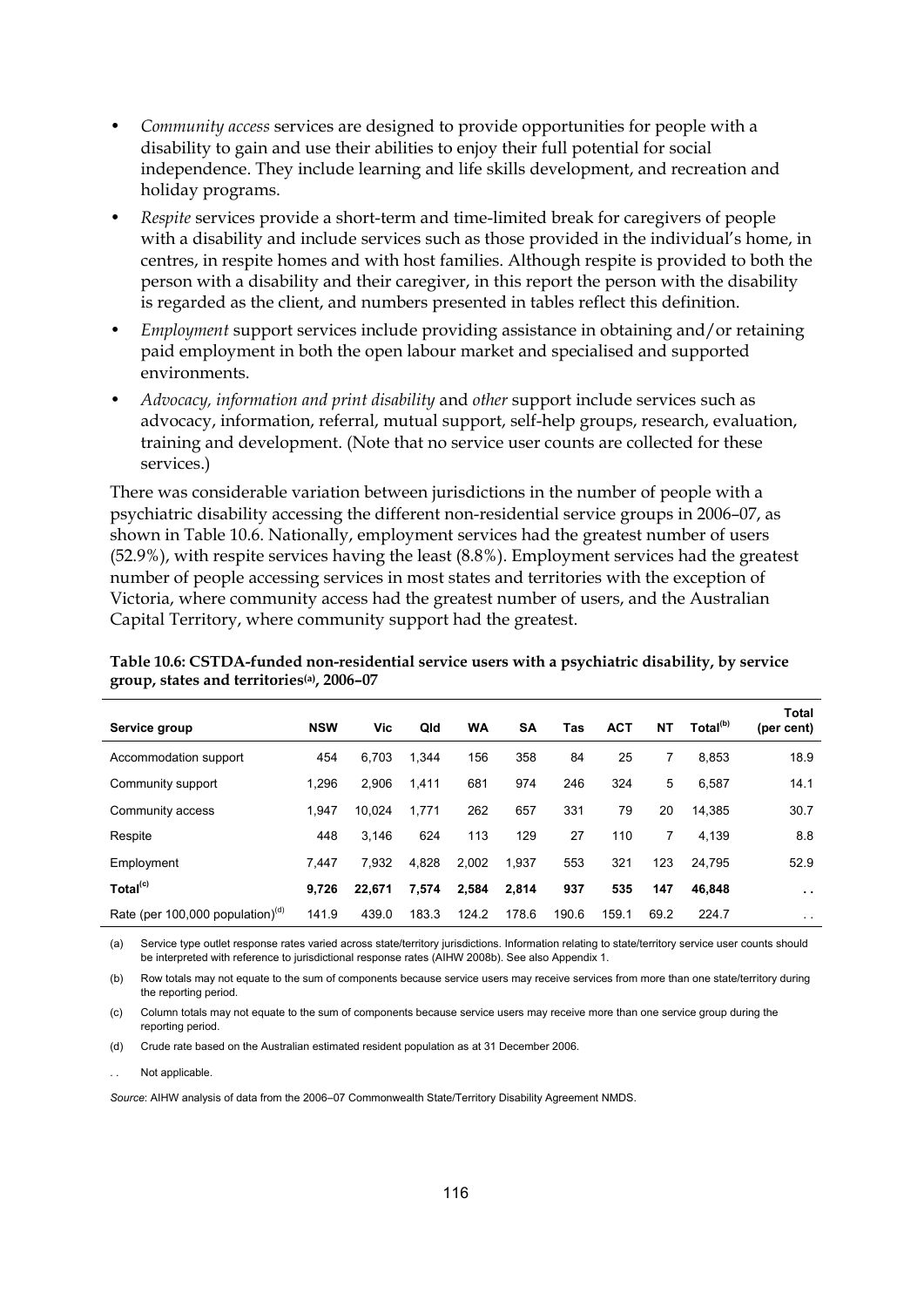#### **Profile of non-residential service users**

In contrast to the users of residential services, the 75.6% of CSTDA-funded non-residential service users who had a psychiatric disability reported this psychiatric disability as their primary disability (Table 10.7).

| Table 10.7: CSTDA-funded non-residential service users with a psychiatric disability, by primary |  |
|--------------------------------------------------------------------------------------------------|--|
| disability group, 2006-07                                                                        |  |

| Primary disability group                     | Service users (number) | Service users (per cent) |
|----------------------------------------------|------------------------|--------------------------|
| Psychiatric                                  | 35,414                 | 75.6                     |
| Intellectual                                 | 6,343                  | 13.5                     |
| Physical                                     | 1,984                  | 4.2                      |
| Acquired brain injury                        | 1,153                  | 2.5                      |
| Autism                                       | 561                    | 1.2                      |
| Neurological                                 | 561                    | 1.2                      |
| Specific learning/attention-deficit disorder | 459                    | 1.0                      |
| Sensory                                      | 348                    | 0.7                      |
| Other disability <sup>(a)</sup>              | 25                     | 0.1                      |
| <b>Total</b>                                 | 46,848                 | 100.0                    |

(a) Includes the disability groups *Speech* and *Developmental delay*.

*Source:* AIHW analysis of data from the 2006–07 Commonwealth State/Territory Disability Agreement NMDS.

Table 10.8 shows the demographic and geographic distribution of non-residential service users with a psychiatric disability in 2006–07.

There were more male users (57.6%) of CSTDA-funded non-residential services than females (42.4%), which was almost the same as for users of residential services. The majority of non-residential users were aged 25–54 years.

Although Aboriginal and Torres Strait Islander peoples made up a small proportion of users, when the relative age structures and population sizes were taken into account, Indigenous Australians were almost twice as likely as other Australians to have utilised non-residential CSTDA-funded services (4,125 and 2,114 per million population, respectively).

As was the case for the residential service users, most non-residential service users were born in Australia (83.1%). Those who were born overseas were relatively less likely than their Australian-born counterparts to have used these services (1,303 and 2,512 per million population, respectively). Similar to residential services, the highest rate of usage for non-residential services in the overseas-born group was the group of migrants born in countries within the lowest English Proficiency Country Group (EP country group 4; 1,990 per million population).

Approximately two-thirds of non-residential service users accessed CSTDA-funded services in *Major cities*, about a quarter in *Inner regional* areas and much lower numbers in *Outer regional* and *Remote and very remote* areas. *Inner regional* had the highest usage rate, and *Remote and very remote* areas had the lowest, when relative age structures and population sizes were taken into account.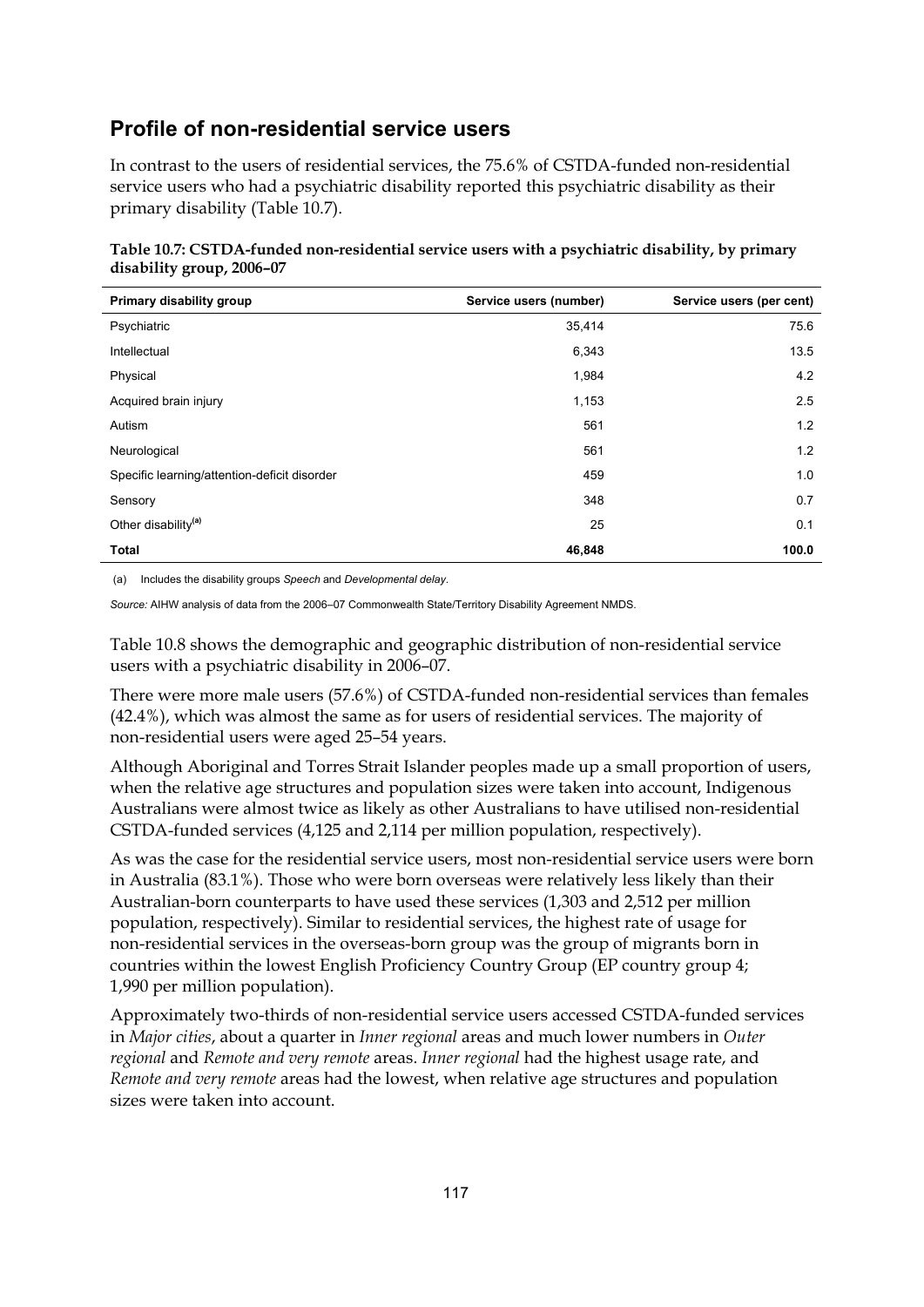| Service user demographics                         | <b>Number of service</b><br>users <sup>(a)</sup> | Per cent of service<br>users <sup>(b)</sup> | Rate (per 1,000,000<br>population) <sup>(c)</sup> |
|---------------------------------------------------|--------------------------------------------------|---------------------------------------------|---------------------------------------------------|
| Age group                                         |                                                  |                                             |                                                   |
| Less than 15 years                                | 637                                              | 1.4                                         | 157                                               |
| $15 - 24$ years                                   | 5,909                                            | 12.6                                        | 2,032                                             |
| $25 - 34$ years                                   | 10,977                                           | 23.4                                        | 3,781                                             |
| 35-44 years                                       | 11,916                                           | 25.4                                        | 3,881                                             |
| 45-54 years                                       | 10,354                                           | 22.1                                        | 3,593                                             |
| 55-64 years                                       | 5,125                                            | 10.9                                        | 2,231                                             |
| 65+ years                                         | 1,919                                            | 4.1                                         | 704                                               |
| Sex                                               |                                                  |                                             |                                                   |
| Male                                              | 26,951                                           | 57.6                                        | 2,607                                             |
| Female                                            | 19,852                                           | 42.4                                        | 1,890                                             |
| Indigenous status <sup>(d)(e)</sup>               |                                                  |                                             |                                                   |
| Indigenous Australians                            | 1,692                                            | 3.8                                         | 4,125                                             |
| <b>Other Australians</b>                          | 43,089                                           | 96.2                                        | 2,114                                             |
| Country of birth <sup>(e)</sup>                   |                                                  |                                             |                                                   |
| Australia                                         | 37,240                                           | 83.1                                        | 2,512                                             |
| Overseas                                          | 7,563                                            | 16.9                                        | 1,303                                             |
| Overseas-born <sup>(f)</sup>                      |                                                  |                                             |                                                   |
| EP country group 1                                | 2,626                                            | 5.9                                         | 1,194                                             |
| EP country group 2                                | 1,720                                            | 3.8                                         | 1,125                                             |
| EP country group 3                                | 2,511                                            | 5.6                                         | 1,496                                             |
| EP country group 4                                | 706                                              | 1.6                                         | 1,990                                             |
| Remoteness area of usual residence <sup>(g)</sup> |                                                  |                                             |                                                   |
| Major cities                                      | 30,665                                           | 66.1                                        | 2,126                                             |
| Inner regional                                    | 11,152                                           | 24.1                                        | 2,927                                             |
| Outer regional                                    | 4,115                                            | 8.9                                         | 2,191                                             |
| Remote and very remote                            | 434                                              | 0.9                                         | 867                                               |
| Total                                             | 46,848                                           | 100.0                                       | 2,251                                             |

**Table 10.8: Demographic characteristics of CSTDA-funded non-residential service users with a psychiatric disability, 2006–07** 

(a) The number of service users for each demographic variable may not sum to the total due to missing and/or not reported data.

(b) The percentages shown do not include those service users for whom the demographic information was missing and/or not reported.

(c) Rates were directly age-standardised, with the exception of age which is a crude rate, as detailed in Appendix 2.

(d) These data should be interpreted with caution due to likely under-identification of Indigenous Australians.

(e) Information on this data element was missing or not reported for more than 4% of service users.

(f) For definition of the English Proficiency (EP) Country Groups see Appendix 3.

(g) The number of service users in each remoteness area (RA) were estimated based on service users' residential postcodes. Some postcode areas were split between two or more RAs. Where this was the case, the data were weighted according to the proportion of the population of the postcode area in each RA.